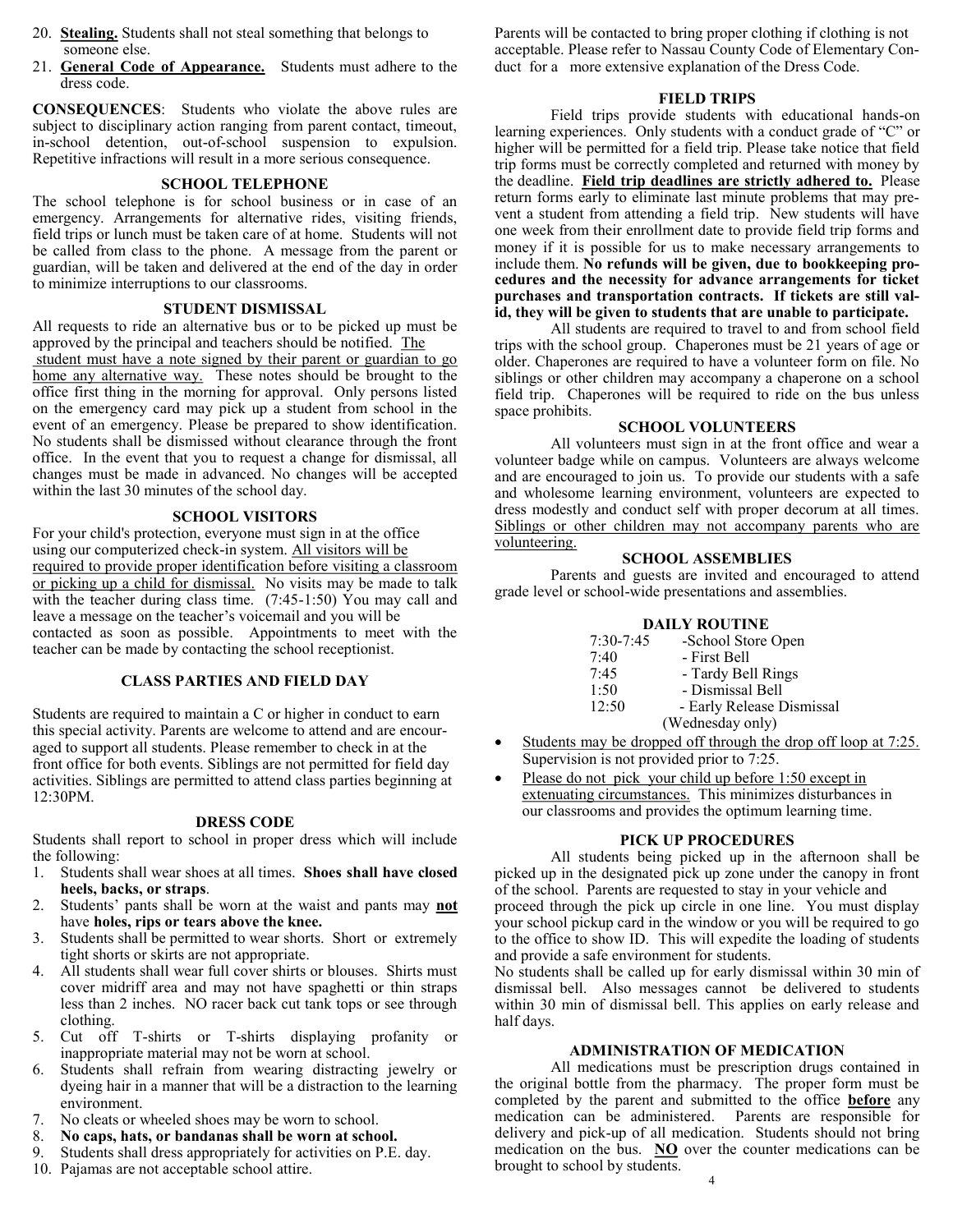# **CALLAHAN INTERMEDIATE SCHOOL BELIEF STATEMENTS**

- 1. Teachers, parents, and the community share the responsibility for the support of the school mission.
- 2. High teacher expectations result in greater student achievement on the Florida Standards in Reading, Writing, Math, and Science.
- 3. Every child should be provided the opportunity to explore and develop his or her own talents and creativity in all areas of the curriculum.
- 4. Every child is important and should have every opportunity to learn, achieve, and succeed.
- 5. We promote high self-esteem for our students by using positive action techniques.
- 6. Students will receive a quality education in a safe, caring environment, which actively promotes academic excellence.
- 7. All students will be treated in a fair, respectful manner, and are encouraged to accept responsibility, demonstrate self reliance, and develop leadership skills.
- 8. Cultural programs and opportunities for all students will be provided which, enables them to acquire a global perspective.
- 9. Students learn in different ways and are therefore provided with a variety of learning experiences through whole group, small group, and individualized instruction.

# **Mission Statement**

Callahan Intermediate is committed to work with the community to create a variety of high quality educational experiences designed to provide each student with the opportunity to develop his or her talents in every area of the curriculum. Students will develop positive learning habits that will enable them to become dependable contributors to a diverse society, through challenging programs in a safe, caring environment.

# **FISCAL TRANSPARENCY**

According to House Bill 7029, parents have the right to a report card about the school grade, including a school financial report that indicates the average amount of money expended per student in the school. Once this report is released, CIS will send a copy home with your student.

To the knowledge of the Administration and Staff, there are no rules in this brochure which are contrary and not in complete accord and agreement with the policies of Nassau County School Board and the Florida State Board of Education. If there should be a difference in the policies adopted herein or in the manner of stating such policies herein, when compared with the policies of the Nassau County School Board, then the latter shall prevail.

#### **NOTICE OF NON-DISCRIMINATION**

The Nassau County School District does not discriminate on the basis of race, color, national origin, gender, age, disability, marital status or genetic information in its educational programs, services or activities, or in its hiring or employment practices. The district also provides equal access to its facilities to the Boy Scouts and other patriotic youth groups, as required by the Boys Scout of America Equal Access Act. Questions, complaints, or requests for additional information regarding discrimination or harassment may be sent to:

1

Ray Poole / Chief of Legal Services

1201 Atlantic Ave. Fernandina Beach, FL 32034

904-491-9900

E-mail: [poolera@nassau.k12.fl.us](mailto:poolera@nassau.k12.fl.us)

# **CALLAHAN INTERMEDIATE RULES & REGULATIONS**

- 1. **Disrespectfulness.** Students are expected to demonstrate courtesy and respect to faculty members, staff members, and guests on the school campus and at any school activity.
- 2. **Fighting.** Fighting or aggressive behavior towards others is prohibited.
- 3. **Destruction of School Property.** Students must take care of school property and any student who destroys or defaces school property will be held responsible for restoration of that property. Parents will be expected to make financial restitution.
- 4. **Intimidation.** Students shall not intimidate others.
- 5. **Food Items (food, candy, nuts, etc.)** Students shall not sell food items at school during the regular school day, to conform to federal guidelines governing our school lunch program. This is not intended to prevent students from selling such items after school hours for fund-raising purposes.
- 6. **Defiance toward School Board Employees.** Students are expected to follow directions given by those in authority.
- 7. **Chewing Gum.** Students shall not chew gum on school grounds.
- 8. **Weapons, Explosives or Facsimiles.** Students are forbidden from bringing weapons, explosives, or facsimiles on school grounds or to school events. confiscated and student is subject to suspension. Any student inflicting injury upon another student with any weapon may be referred to the School Board for expulsion from school.
- 9. **Profanity.** Students are expected to refrain from using profanity, obscene , or abusive language at school or at any school functions.
- 10. **Toys.** TOYS, CARDS, VIDEO GAMES, MP3 PLAYERS, IPODS, ETC. are NOT allowed at school. These items will be confiscated if detected and must be picked up by a parent or guardian. The school will not be responsible for the loss or damage of items brought to school in violation of school policy.
- 12. **Tardiness.** Students are expected to report to class on time. Students will not be allowed to make up work due to unexcused tardies or early dismissal.
- 13. **Student Supervision.** Students shall remain in designated areas with proper teacher supervision at all times. Students shall remain in classrooms, unless given a hall pass and permission to leave. Supervision begins  $(a)$  7:25AM.
- 14. **Flowers, Plants, Balloons, etc.** Students will not be permitted to receive said items. These shall not be brought or delivered to the school. These items are prohibited on school transportation.
- 15. **Back Packs. Rolling back packs are not permitted.** Rolling back packs will be confiscated and parents will be required to pick them up. Reading & Math texts are available on-line.
- 16. **Umbrellas.** Students shall not bring umbrellas to school.
- Please use ponchos or rain coats in inclement weather.
- 17. **Carbonated/Energy drinks.** Students shall not bring car bonated/energy drinks to school.
- 18. **Wireless communication devices.** Students shall not use said devices during regular school hours.
- 19. **Tobacco products, alcohol or drugs.** Students shall not be under the influence or in possession of tobacco, alcohol or drugs.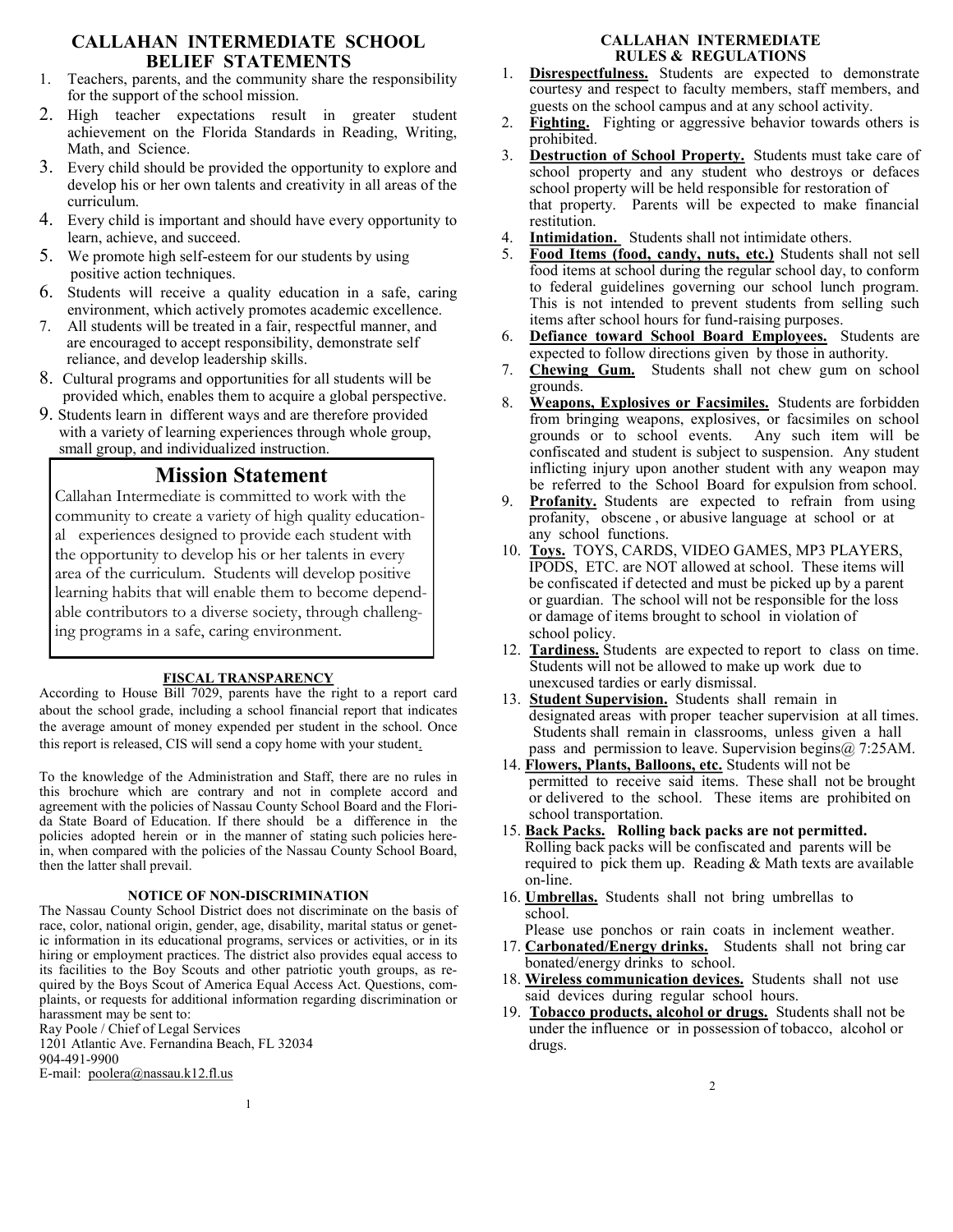#### **ATTENDANCE, ABSENCES, AND TRUANCY**

1. Regular attendance of the student is required by Florida School Law and is the responsibility of the parent or guardian. Regular attendance is defined as attending school for the full day of each day during which school is in session. (1003.21—1003.27) School board is reviewing for updates for the 2019—20120 school year. Students are considered absent when they miss 50% of the day.

# 2. **Written Explanation is Required for EACH Absence.**

- **Excused absences** include the following:
- Personal Illness.
- Illness of an immediate family member.
- Death in the family.
- Religious holidays of the student's religious faith.
- Required court appearance or subpoena by a law enforcement agency.
- Special events, including but not limited to, important public functions, student conferences, student state/national competitions that are school‐sponsored, administrative approved for exceptional cases of family need.
- Doctor or dentist appointments.
- Students having or suspected of having a communicable disease or infestation that can be transmitted are to be excluded from school and are not allowed to return to school until they no longer present a health hazard (Florida Statute 1003.22).

#### **Unexcused Absences**

Unexcused absences include, but are not limited to, the following:

- Shopping trips
- Pleasure/Vacation trips
- Truancy
- Other avoidable absences.

#### **More Than Ten (10) Unexcused Absences In A School Year May Result In Retention Since Regular Attendance Is A Promotion Criterion.**

- Students having more than ten (10) unexcused absences in a school year will have their cases reviewed by a school committee. However, the fact that the student brings in a note does not require the school administration to excuse the absence. The principal or designee will decide whether the absence meets the criteria for an excused absence, and that decision will be final. After reviewing the evidence required in the above, and providing parents an opportunity for ex planation, the committee will determine whether to grant an exception to the ten (10) day rule.
- 4. A student who has had at least five (5) unexcused absences within a calendar month, or ten (10) unexcused absences within a ninety (90)-calendar day period, will be declared a truant. The superintendent may take such steps as necessary to bring criminal prosecution against the parent, guardian, or other person having control.

#### 5**. Students must arrive by 10:45 to be counted present for the day. (Wednesday 10:15; 1/2 day 9:15)**

6. Repetitive tardies and/or early dismissals may accumulate and result in an absence.

#### **MAKE UP WORK**

When a student is absent from school with an excused absence, the student shall be responsible for all work and assignments missed during the student's absence. The student shall make arrangements with teachers for "make‐up" work. The number of days allowed to make up the work shall be the same as the number of days the student was absent. This deadline may be extended with approval of the teacher or principal. Previously assigned projects or tests are due upon return from absence or as determined by the teacher's grading standards.

#### **TEXTBOOKS**

Textbooks are the property of Nassau County School Board and are loaned to pupils attending Callahan Intermediate. Parents or guardians of the student are liable for any loss, destruction or damage to these materials or for failure of such pupil to return the materials when requested by the teacher. IN THE EVENT THAT A TEXT-BOOK IS LOST OR DAMAGED, THE PARENT MUST PAY THE FULL REPLACEMENT COST OF THE BOOK BEFORE ANOTHER BOOK CAN BE ISSUED.

#### **PLEDGE OF ALLEGIANCE / PATRIOTIC PROGRAMS**

According to Nassau County Administrative rules, the Pledge of Allegiance is recited on a daily basis at school. Please know that House Bill 7029 authorizes student rights to not recite the Pledge of Allegiance should this be the desire of the student or family. Please contact the school should you desire to have your child opt out of the pledge or patriotic experiences.

#### **REPORT CARDS AND PROGRESS REPORTS Grading Scale:**

| Excellent                  |  |
|----------------------------|--|
| Good                       |  |
| Average                    |  |
| Lowest Acceptable Progress |  |
| Failure                    |  |
|                            |  |

Progress Reports will be provided after the first 22 days in a nine week period. Report Cards are given out each nine weeks. Parents may check student progress at any time on the FOCUS website: http://ncsb-portal.nassau.k12.fl.us. Please feel free to contact your child's teacher concerning your child's performance in school. You may contact the school to make an appointment.

#### **HONOR ROLL**

Students may qualify for honor roll each nine weeks by maintaining all A's and B's as well as satisfactory in all other areas.

#### **CLASSROOM- DISCIPLINE**

Disruptive behavior in the classroom will not be tolerated, especially if this behavior is at the expense of other children learning or being safe. A combination of cooperative discipline and positive behavior management techniques will be used at our school to help students choose and maintain appropriate behaviors. Parents are expected to be a collaborative member of the behavioral intervention team. Poor behavior choices will result in consequences set forth in the Elementary Student Code of Conduct. This action may include but not be limited to parental notification, detention, in-school suspension and/or out of school suspension. Continued disruptive behavior could result in permanent expulsion.

#### **LUNCHROOM-**

Lunch prices will be \$2.25 or \$0.40 reduced price. Breakfast is \$1.50 or \$0.30 reduced price. Milk will cost \$0.40.

We do encourage School Cafe payment program which allows you to prepay for up to one year. Visit www.schoolcafe.com, you will need your student ID #. We encourage you to deposit as much money as possible at one time because it will be easier for you and your child. If a parent brings lunch to their child during the school day, the parent must stay to eat lunch. No lunches will be delivered.  $\sim$  6